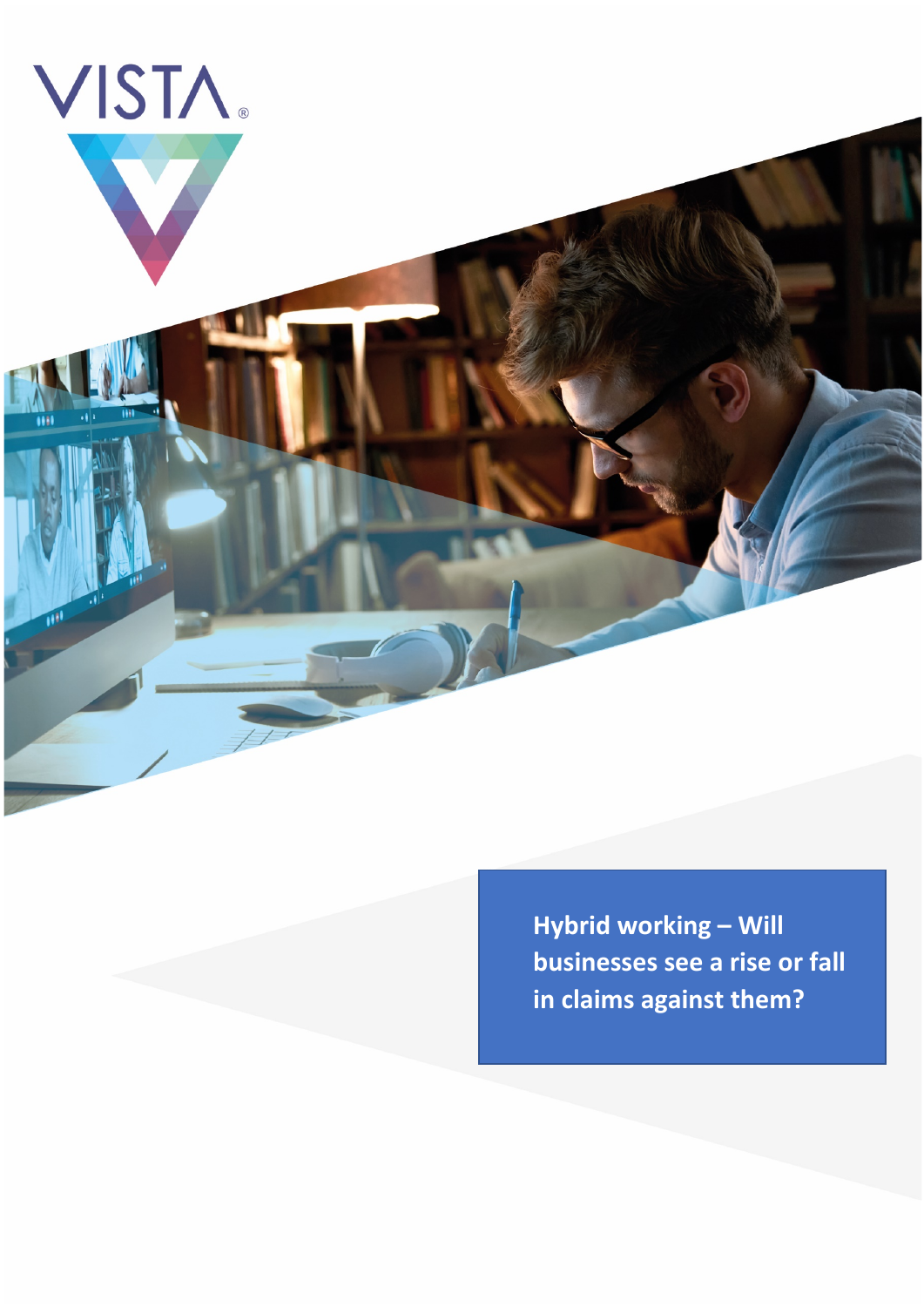# **Hybrid-working**

One change in working life post pandemic has been truly embraced: home working. Only 5% of the working population considered 'home' to be their main office before the pandemic, with 70% of workers having no prior experience of working from home. Since the outbreak, 37% reported to have done some work from home, a 10% increase on the previous year, following the government's guidance to work from home where possible.

One in four businesses intend to use increased homeworking going forward, with the highest proportion (one in two) in the Information and Communication sectors. With many businesses adapting to a hybrid model, there will be fewer employees in offices on any given day. Arguably, a reduced commute could lead to a better work/life balance for many, but will this ultimately lead to issues for employees and their employer?

## **Employment Disputes Claims**

.

Discrimination claims within the workplace predominantly arise from home workers who are overlooked for career opportunities. But with hybrid working becoming more common, will this lead to a rise or fall in claims?

Previous ONS data showed that employees who mainly worked from home were less than half as likely to be promoted than all other workers between 2012 and 2017. Also, people who mainly worked from home were around 38% less likely to have received a bonus compared with those who never worked from home. This seems unfair, given research has found those working from home are 13% more productive than their office-based counterparts. Regardless of performance, office presence can lead to reward as the manager can see an employee's struggle, not just their output.

With women and disabled people more likely to work from home, the discrepancies in promotions and bonuses have led to discrimination claims. Higher levels of homeworking augment the risk of discrimination claims from employees who feel they're missing out. If they want to avoid that, businesses need to act responsibly. It's crucial that organisations don't quantify 'time in office' as a level of commitment to the job.

In addition, we could see a rise in claims from staff who feel they are being unfairly treated in not being allowed to work more from home who subsequently leave and claim discrimination and/or constructive dismissal.

There may also be employees who remain nervous and stressed over their risk in the workplace and commuting, who may refuse to work in the office and take long term sick, resulting in employers taking action to dismiss them.

Claims may arise from differential treatment of vaccinated or unvaccinated employees or from a failure to differentiate.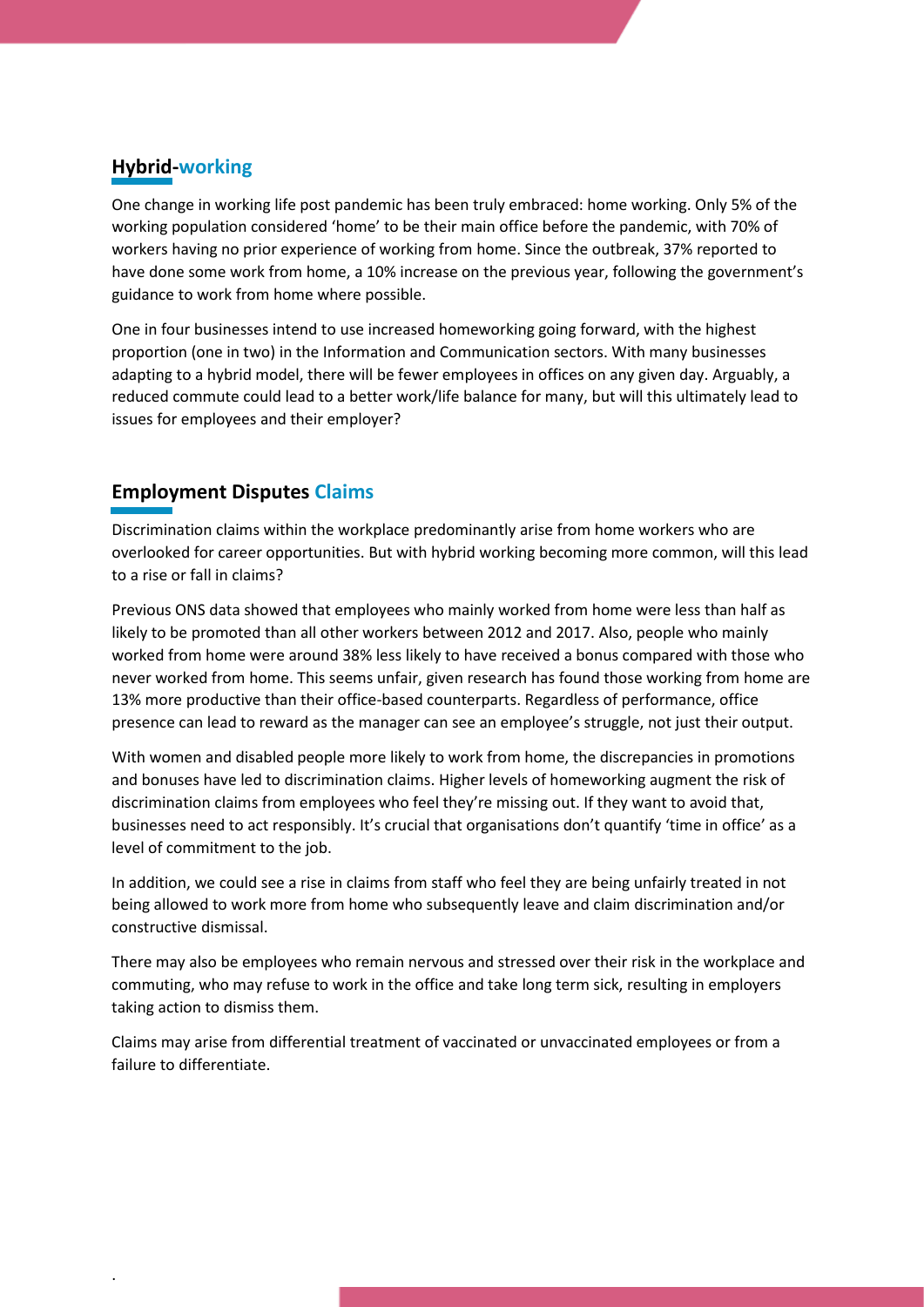#### **Insurance**

Employment Practices Liability insurance can cover such claims if included as part of a businesses Management Liability policy and there are a number of mitigation strategies employers can use.

### **Employers' Liability Claims**

#### **Home Working**

.

Home workers are entitled to the same level of care as those on the employer's premises. Offices have traditionally been a fairly low risk environment. The home may not be as safe.

Ensuring home workers are properly equipped to fulfil the tasks expected of them is important as are risk assessments of home workplaces as they become a shared workplace with the office.

Because of COVID-19 many employees sent to work from home faced difficulties adapting to the home working environment. There may not have been time to supply the right desks, chairs and IT equipment and staff may be in homes where, due to limited space or family issues working conditions were very difficult.

The HSE recognised the reality of these difficult conditions and was sympathetic to employers who had not been able to ensure the right environment for home workers.

However, as a temporary fix becomes a permanent solution there will be an expectation that the needs of workers are properly addressed.

The reasonable employer will consider issues such as:

- $\nabla$  The right equipment combined with Workstation Assessments to reduce the risk of musculoskeletal disorder and appropriate advice and support in those circumstances.
- $\nabla$  Assessing potential increased stress on employees attempting to work from home in suboptimal circumstances.
- $\nabla$  Portable equipment supplied to employees will still require PAT Testing.

**Their Days in the Office - Vaccination Status and Hybrid Working** The Government's latest guidance on working safely during coronavirus sets out the self-isolation rules but does not provide employers with any guidance on employee vaccination status.

Double Jabbed employees no longer need to self-isolate but what if they want to? They are not entitled to statutory sick pay, and you may force them to come in and other employees may become ill.

While employers need to tread carefully it is becoming accepted that:

- $\nabla$  Employers can actively encourage vaccination give paid time off to attend etc (this may also be useful for flu jabs this autumn)
- $\nabla$  Potentially you can ask employees for their vaccination status if you are able to demonstrate a strong basis for doing so – preventing the spread of the virus and complying with your duty of care to your employees. As the information is sensitive you will be required to abide strictly to GDPR. The safest route would be to ask employees to volunteer such information rather than insisting on it.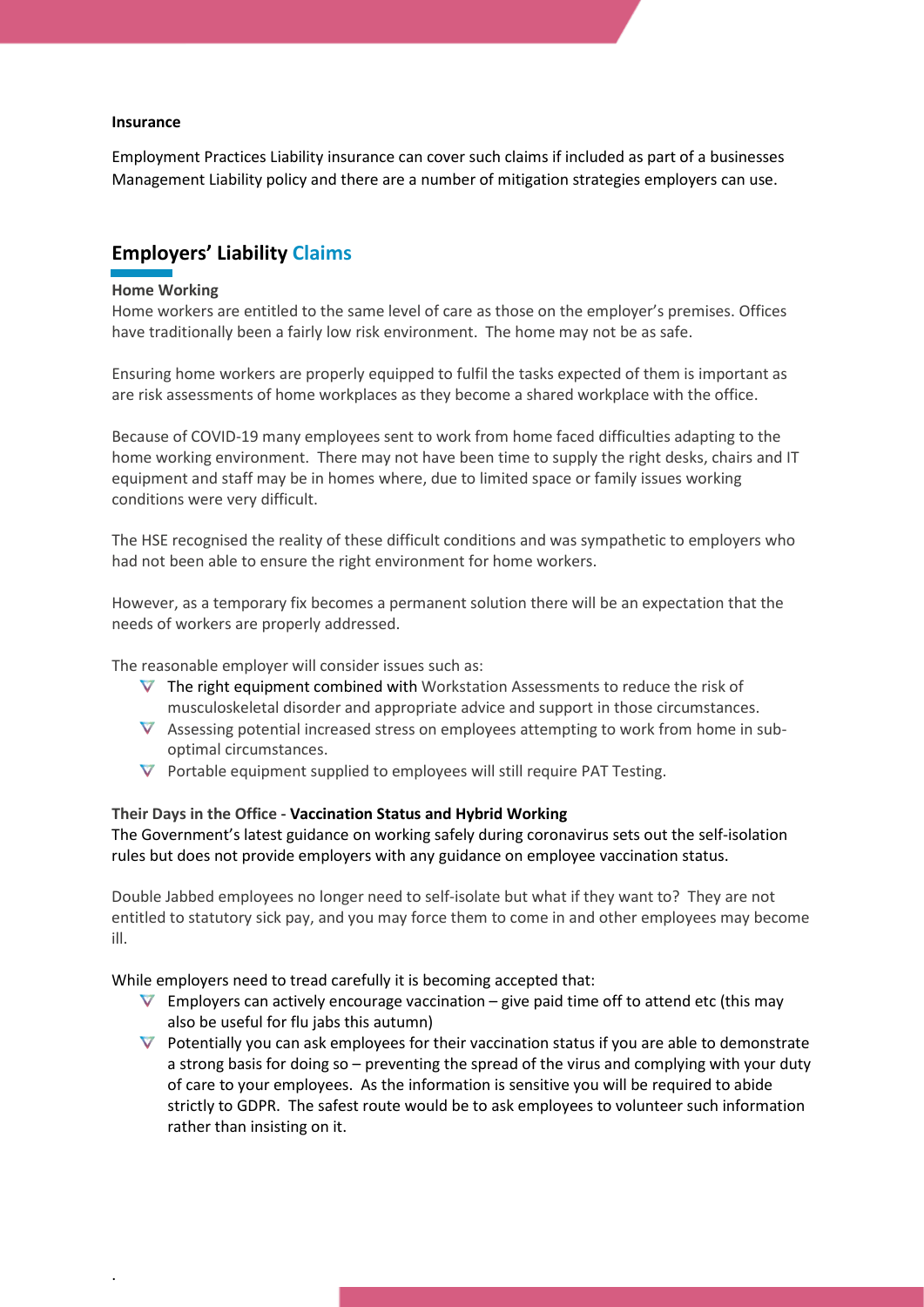$\nabla$  Again, you could potentially restrict returning employees to those who have been double jabbed. While this is possibly discriminatory you may be able to justify such a decision on the basis of your risk assessment.

### **Your potential Vicarious Liability if you ignore the issue**

Employers are vicariously liable for the negligence of their employees, and this is well accepted in the courts.

**I**t is possible to envisage claims arising from, for example those infected as a consequence of the decision of an infected employee to continue interacting with customers or colleagues, contrary to government and employer advice to self-isolate.

#### **Insurance**

Employers' Liability covers both your direct and vicarious liability but clearly it is wise to use as many mitigation strategies as are feasible in your individual circumstances.

#### **Conclusion**

.

It is so difficult to know exactly what to do to best protect your business against claims. We can certainly help, but you will certainly never satisfy everyone and may not keep everyone safe.

A combination of good quality insurance coverage and the right risk assessments and mitigation strategies will soften the financial impact, but we believe that the existing period of uncertainty is something that will eventually manifest itself in a greater likelihood of claims.

If you would like to know more on how hybrid working could affect your insurance and your potential claims, please don't hesitate to contact us, we are here to help protect your future today.

Nothing in this document constitutes legal advice. Please speak with your Legal/HR team for further guidance